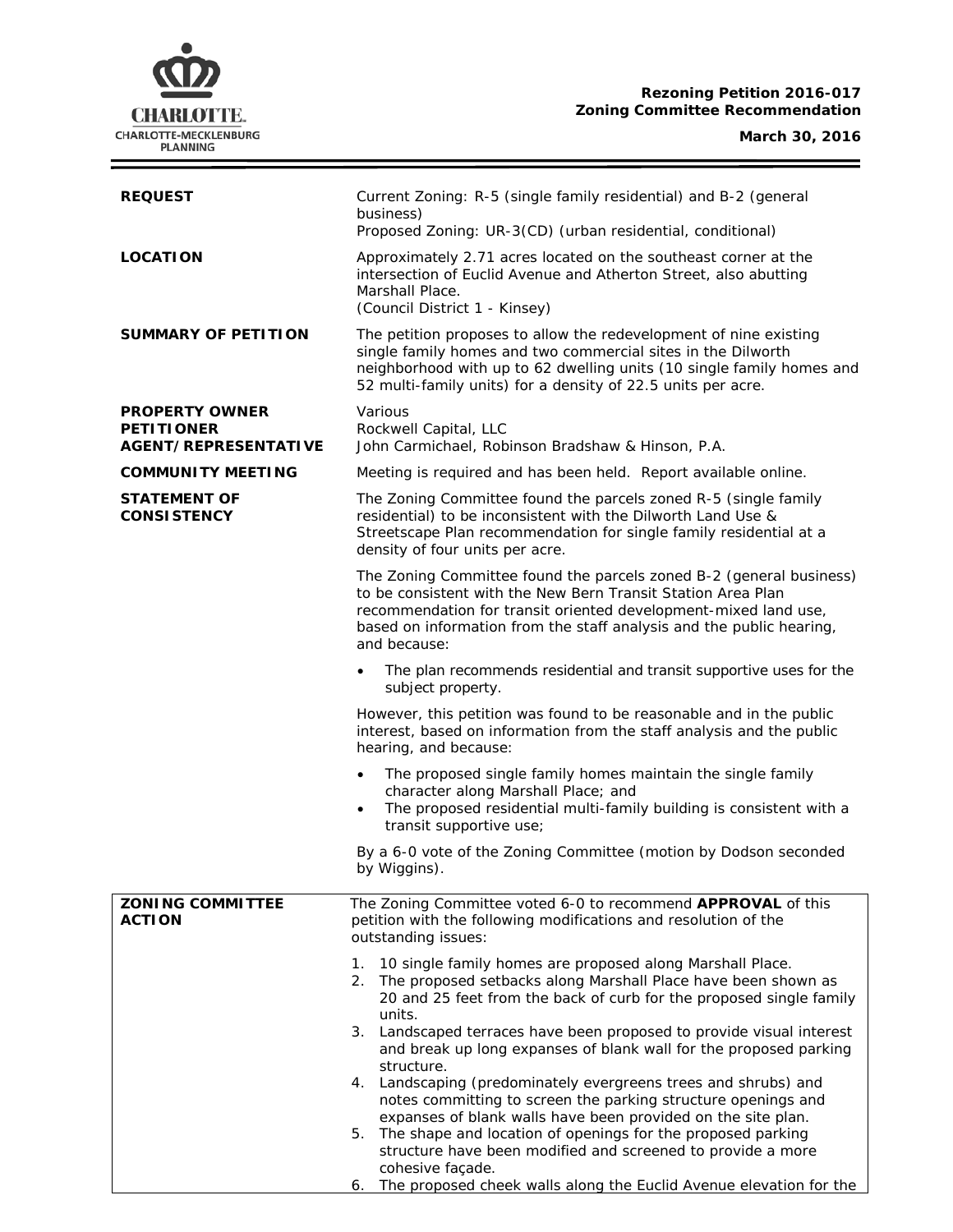|                                              | and decorative features.<br>7.<br>provided.<br>8.<br>provided.                                                                                                                                                                                                                                                                                                                          | multi-family component have been modified with screen openings<br>Notes detailing the architectural features and style of the proposed<br>single family and additional multi-family building have been<br>Notes detailing the design of the proposed plaza area have been |
|----------------------------------------------|-----------------------------------------------------------------------------------------------------------------------------------------------------------------------------------------------------------------------------------------------------------------------------------------------------------------------------------------------------------------------------------------|---------------------------------------------------------------------------------------------------------------------------------------------------------------------------------------------------------------------------------------------------------------------------|
| <b>VOTE</b>                                  | Motion/Second:<br>Yeas:<br>Nays:<br>Absent:<br>Recused:                                                                                                                                                                                                                                                                                                                                 | Wiggins / Sullivan<br>Dodson, Eschert, Lathrop, Majeed, Sullivan, and<br>Wiggins<br><b>None</b><br>Labovitz<br><b>None</b>                                                                                                                                                |
| <b>ZONING COMMITTEE</b><br><b>DISCUSSION</b> | Staff presented this item and noted that only two outstanding issues<br>remain in regards to a twenty-foot building separation from the<br>proposed rear yard of the single-family lots and updated elevations.<br>One Commissioner recommended approval of the petition as long as<br>the two outstanding issues can be addressed. There was no further<br>discussion of the petition. |                                                                                                                                                                                                                                                                           |
| <b>STAFF OPINION</b>                         | Staff agrees with the recommendation of the Zoning Committee upon<br>resolution of the outstanding issues.                                                                                                                                                                                                                                                                              |                                                                                                                                                                                                                                                                           |

#### **FINAL STAFF ANALYSIS (Pre-Hearing Analysis online at [www.rezoning.org\)](http://www.rezoning.org/)**

## **PLANNING STAFF REVIEW**

#### • **Background**

- In 2014, rezoning petition 2014-063 was submitted for a portion of the subject site. The request was to change the zoning from R-5 to UR-2(CD) (urban residential, commercial) to allow the development of 37 attached single family (for sale) units, at a density of 13.81 units per acre.
- On September 14, 2014, City Council denied the petition.

#### • **Proposed Request Details**

The site plan accompanying this petition contains the following provisions:

- Allows up to 10 single-family lots for a total of 10 units (for sale) and 52 multi-family (for sale) units in a single building for a maximum overall density of 22.5 dwelling units per acre.
- Maximum height of 40 feet for the proposed single family structures and maximum height of 50 feet for the multi-family structures.
- Residential structures along Marshall Place will have a minimum setback of 20 to 25 feet from the proposed back of curb.
- Building elevations with proposed materials to be stucco, hardi-plank, brick veneer, and metal accents. Vinyl as a building material is prohibited.
- Structured parking, for the multi-family building, to include 57 spaces. An additional 51 surface parking spaces and on-street parking and 20 garages spaces for the single family lots will result in a total of 128 spaces for the overall site.
- Eight foot-planting strip and eight-foot sidewalk will be installed along all public street frontages.
- Eight-foot wide pedestrian connection between Euclid Avenue and Marshall Place along the southern edge of the property.
- Internal pedestrian plaza area to be constructed.

#### • **Public Plans and Policies**

- The *Dilworth Land Use & Streetscape Plan* (2006) recommends residential land uses up to four dwelling units per acre for the parcels currently zoned R-5 (single family residential), with the intent of preserving the character of the existing single family neighborhood. The plan requires new development to be compatible in scale and massing with the existing neighborhood.
- The *New Bern Transit Station Area Plan* (2008) recommends transit oriented developmentmixed land use for the portion of the rezoning site zoned B-2 (general business) and supports a minimum density of 15 dwelling units per acre. The rezoning site is within  $\frac{1}{2}$  mile of the New Bern Light Rail Station.
- The petition supports the *General Development Policies-Environment* by redeveloping an infill